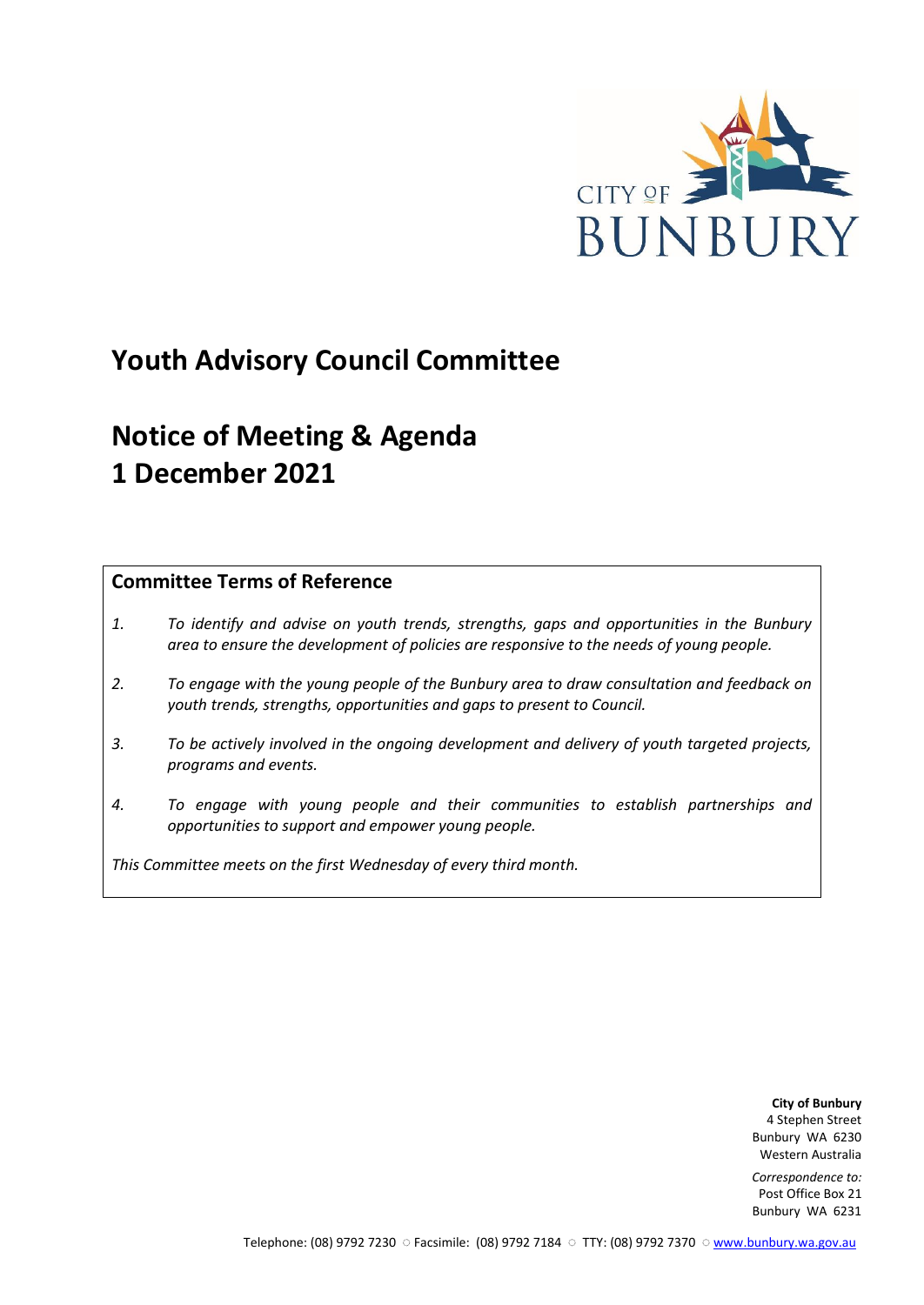## **Table of Contents**

| Item No |      | Subject | Page No |
|---------|------|---------|---------|
| 1.      |      |         |         |
| 2.      |      |         |         |
| 3.      |      |         |         |
| 4.      |      |         |         |
|         | 4.1  |         |         |
|         | 4.2  |         |         |
| 5.      |      |         |         |
| 6.      |      |         |         |
| 7.      |      |         |         |
| 8.      |      |         |         |
|         | 8.1  |         |         |
|         | 8.2  |         |         |
|         | 8.3  |         |         |
| 9.      |      |         |         |
| 10.     |      |         |         |
|         | 10.1 |         |         |
|         | 10.2 |         |         |
| 11.     |      |         |         |
|         |      |         |         |
|         | 12.1 |         |         |
|         | 12.2 |         |         |
| 13.     |      |         |         |
| 14.     |      |         |         |
|         |      |         |         |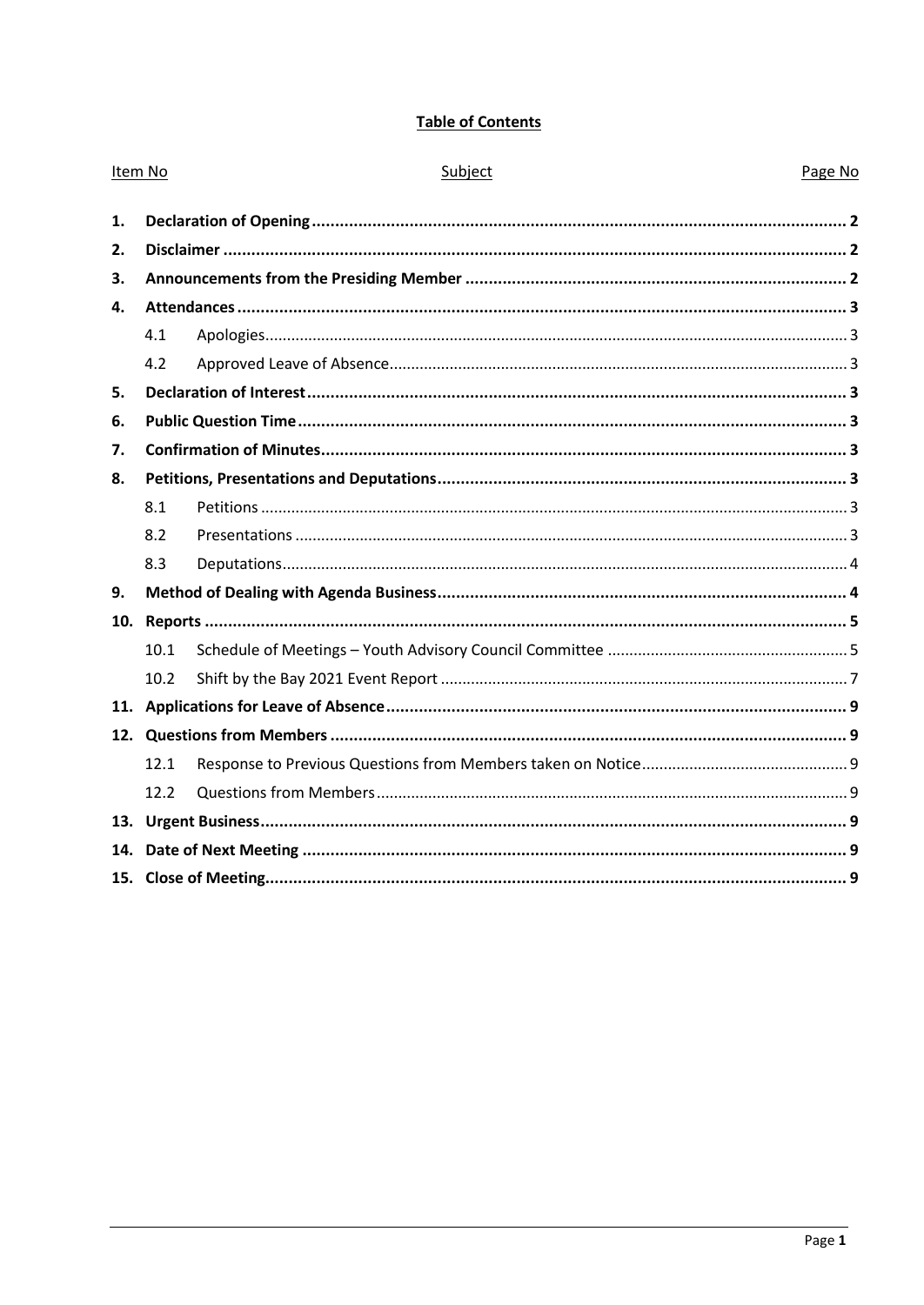## **Acknowledgement of Country**

\_\_\_\_\_\_\_\_\_\_\_\_\_\_\_\_\_\_\_\_\_\_\_\_\_\_\_\_\_\_\_\_\_\_\_\_\_\_\_\_\_\_\_\_\_\_\_\_\_\_\_\_\_\_\_\_\_\_\_\_\_\_\_\_\_\_\_\_\_\_\_\_\_\_\_\_\_\_\_\_\_\_\_\_\_\_\_\_\_\_\_\_\_\_\_

We acknowledge the Traditional Custodians of this land, the Wardandi Noongar people, and pay our respects to Elders past, present and future.

## **Vision**

Bunbury: welcoming and full of opportunities.

## **Organisational Values**

## #WEARECOB

|                     | We are one team                                    |
|---------------------|----------------------------------------------------|
|                     | We keep each other safe                            |
| WE ARE COMMUNITY    | We display empathy and respect                     |
|                     | We have fun and celebrate our successes            |
|                     | We work together to achieve great outcomes         |
|                     | We are open to opportunities                       |
|                     | We actively listen and think things through        |
| <b>WE ARE OPEN</b>  | We are inclusive and treat everyone equally        |
|                     | We are honest and open in our communications       |
|                     | We are open to feedback to improve our performance |
|                     | We lead the change, we own it                      |
|                     | We trust and empower each other                    |
| <b>WE ARE BRAVE</b> | We have the difficult conversations early          |
|                     | We hold ourselves to the highest standard          |
|                     | We have the courage to improve and simplify        |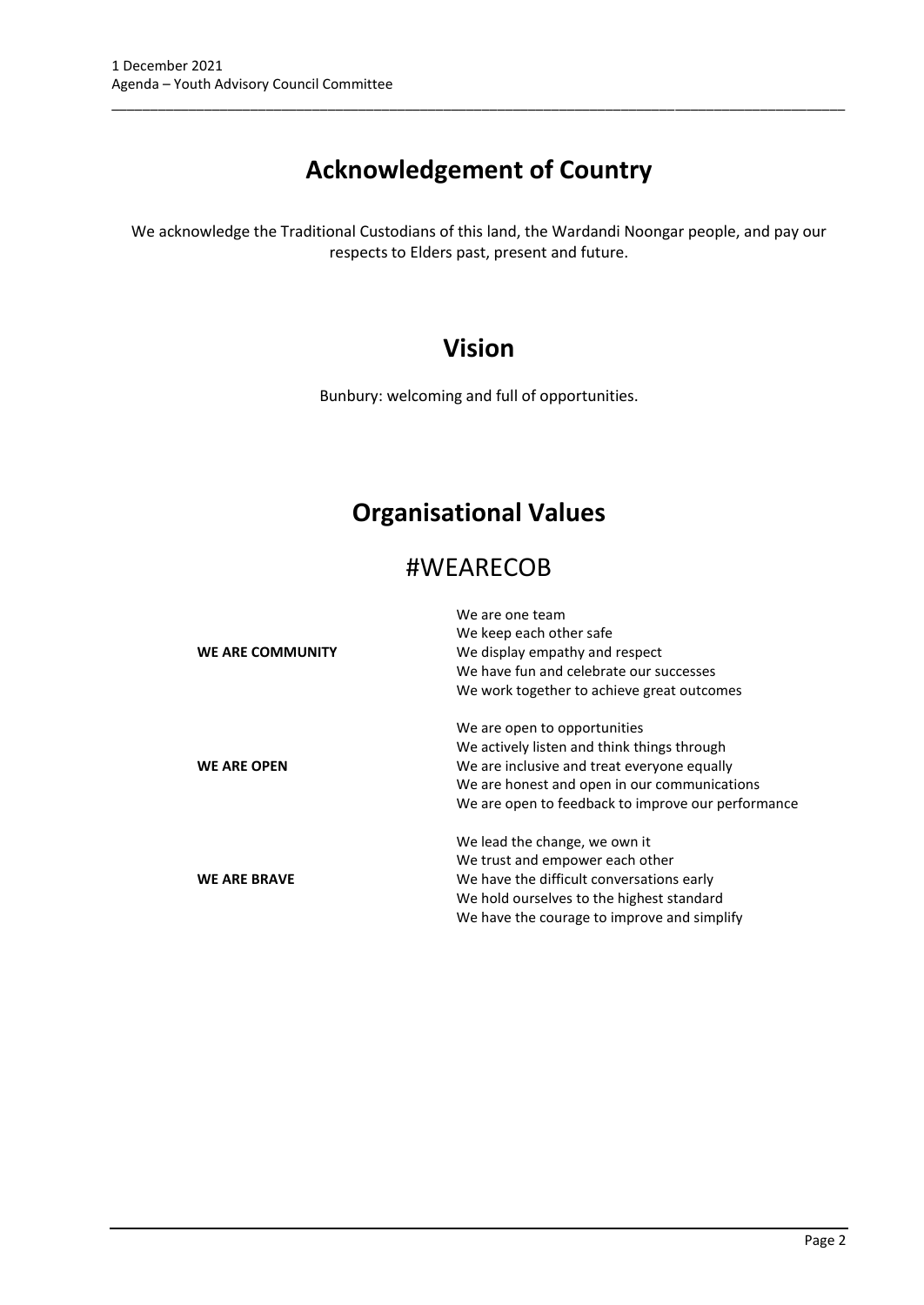

## **Youth Advisory Council Committee Meeting**

## **Notice of Meeting**

Dear Committee Members

The next Ordinary Meeting of the Youth Advisory Council Committee will be held in the Council Chambers, 4 Stephen Street, Bunbury on 1 December 2021 at 4:30pm.

Signed: **Gary Barbour Director Sustainable Communities**

# **Agenda**

**1 December 2021**

Members of the public to note that recommendations made by this committee are not final and will be subject to adoption (or otherwise) at a future meeting of the Bunbury City Council.

| <b>Member Name</b>  | <b>Representing</b>    |
|---------------------|------------------------|
| Bella Burgemeister  | Youth Community        |
| Daisy Pilsworth     | <b>Youth Community</b> |
| Mikaela Kerwin      | Youth Community        |
| Gemma Bray          | <b>Youth Community</b> |
| Scarlett Brown      | <b>Youth Community</b> |
| Hannah Moyle        | <b>Youth Community</b> |
| Ashlee Piper        | <b>Youth Community</b> |
| Cory Crombie        | Youth Community        |
| <b>Rennae Tate</b>  | <b>Youth Community</b> |
| <b>Rylee Hewitt</b> | <b>Youth Community</b> |
| Bella Burgemeister  | Youth Community        |
| Daisy Pilsworth     | <b>Youth Community</b> |
| Mikaela Kerwin      | <b>Youth Community</b> |

*Committee Members:*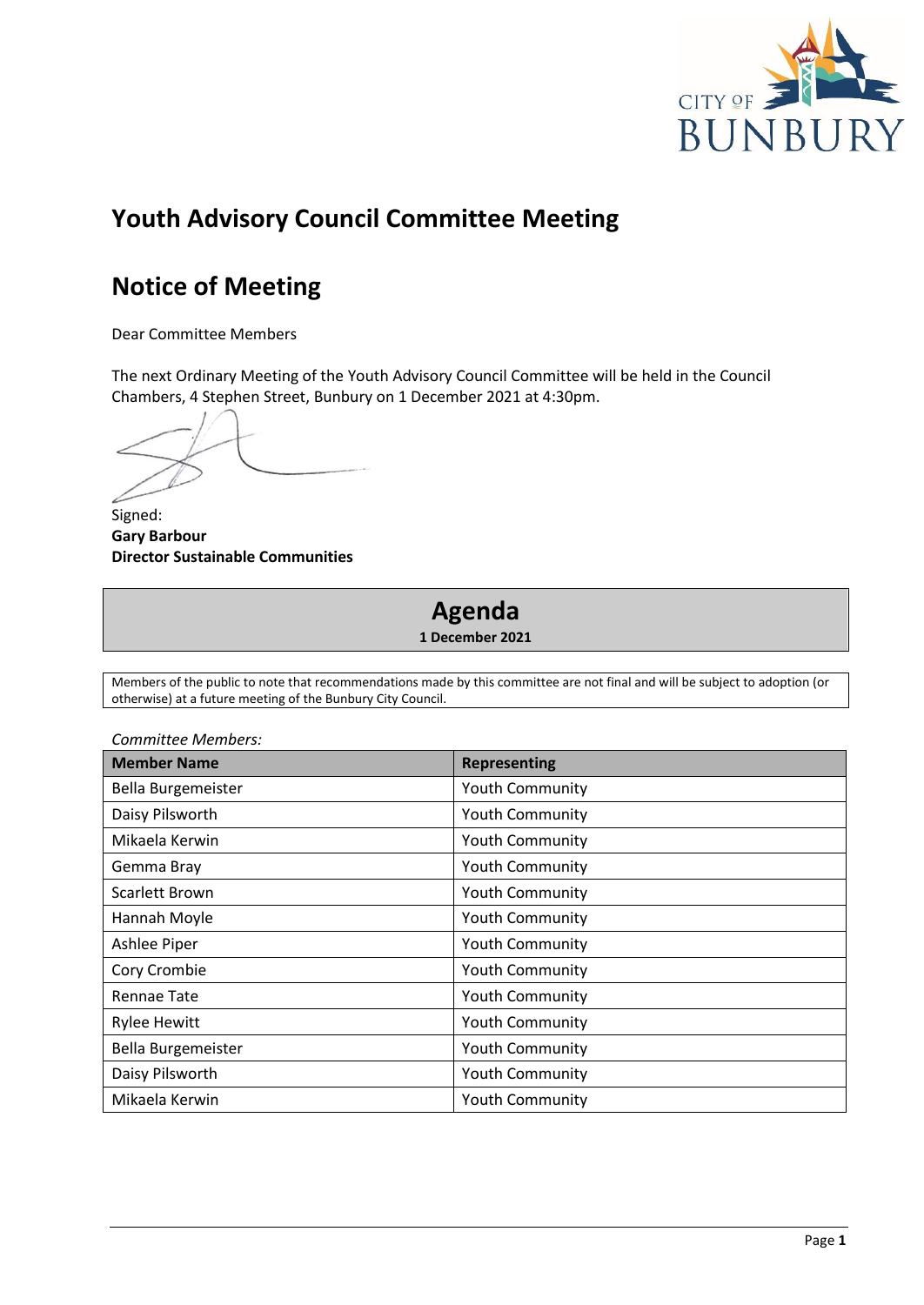*Ex-officio Members (non-voting):*

| <b>Member Name</b> | Representing                     |
|--------------------|----------------------------------|
| I Cr Marina Quain  | <b>Councillor Representative</b> |
| Cr Amanda Yip      | <b>Councillor Representative</b> |

\_\_\_\_\_\_\_\_\_\_\_\_\_\_\_\_\_\_\_\_\_\_\_\_\_\_\_\_\_\_\_\_\_\_\_\_\_\_\_\_\_\_\_\_\_\_\_\_\_\_\_\_\_\_\_\_\_\_\_\_\_\_\_\_\_\_\_\_\_\_\_\_\_\_\_\_\_\_\_\_\_\_\_\_\_\_\_\_\_\_\_\_\_\_\_

*Support Staff:*

| <b>Name</b>       | <b>Title</b>                                  |
|-------------------|-----------------------------------------------|
| Danika Wellington | Senior Community Partnerships Officer         |
| Liz Allan         | <b>Executive Research and Project Officer</b> |
| Gary Barbour      | Director Sustainable Communities              |

## <span id="page-4-0"></span>**1. Declaration of Opening**

The Senior Community Partnerships Officer declared the meeting open at \_\_\_\_\_\_\_\_\_\_\_\_\_pm.

As the first meeting of the Youth Advisory Council (YAC) Committee since the 2021 Local Government elections, the Committee is required to elect a Presiding Member from amongst themselves in accordance with Section 5.12 of the *Local Government Act 1995*.

It is recommended that the Committee appoint a rotational Presiding Member in order to provide equal opportunity for returning and new members. It will also strengthen the group dynamics, create shared responsibility and develop all members' skillsets. A review at 12 months will be undertake whereby one Presiding Member will be appointed for the remainder of the term.

Nominations for the remaining three rotational Presiding Members (March through to December 2022) will be presented and endorsed at the next formal meeting on 2 March 2022.

#### **Recommendation:**

That the YAC appoint \_\_\_\_\_\_\_\_\_\_\_\_\_\_\_\_\_\_\_\_\_\_\_ as Presiding Member for the period 1 December 2021 through 2 March 2022.

### <span id="page-4-1"></span>**2. Disclaimer**

Not applicable to this committee.

### <span id="page-4-2"></span>**3. Announcements from the Presiding Member**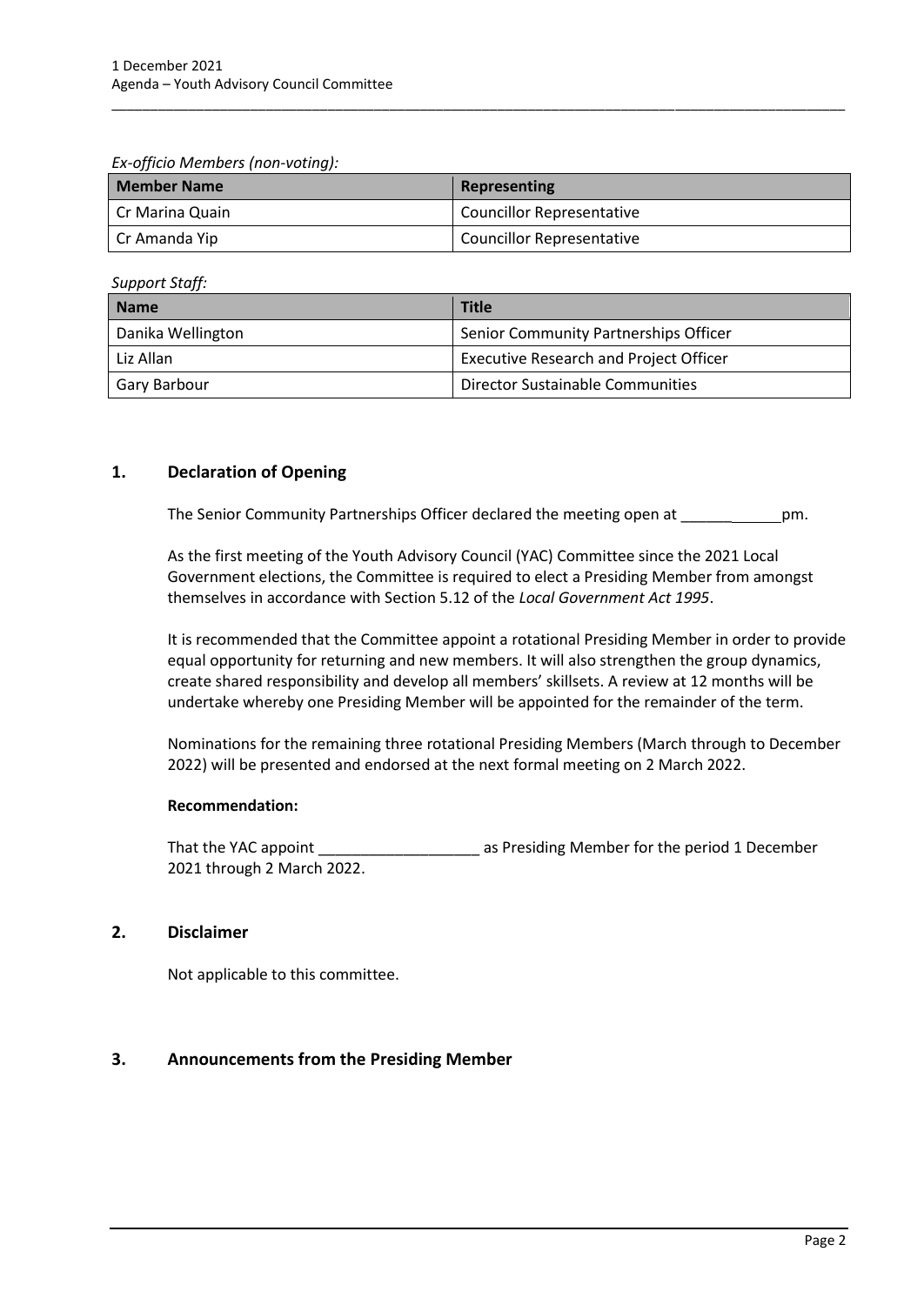#### <span id="page-5-0"></span>**4. Attendances**

<span id="page-5-1"></span>**4.1 Apologies**

#### <span id="page-5-2"></span>**4.2 Approved Leave of Absence**

#### <span id="page-5-3"></span>**5. Declaration of Interest**

IMPORTANT: Committee members to complete a "Disclosure of Interest" form for each item on the agenda in which they wish to disclose a financial/proximity/impartiality interest. They should give the form to the Presiding Member before the meeting commences. After the meeting, the form is to be forwarded to the Administration Services Section for inclusion in the Corporate Financial Disclosures Register.

\_\_\_\_\_\_\_\_\_\_\_\_\_\_\_\_\_\_\_\_\_\_\_\_\_\_\_\_\_\_\_\_\_\_\_\_\_\_\_\_\_\_\_\_\_\_\_\_\_\_\_\_\_\_\_\_\_\_\_\_\_\_\_\_\_\_\_\_\_\_\_\_\_\_\_\_\_\_\_\_\_\_\_\_\_\_\_\_\_\_\_\_\_\_\_

#### <span id="page-5-4"></span>**6. Public Question Time**

Not applicable to this committee.

### <span id="page-5-5"></span>**7. Confirmation of Minutes**

The Minutes of the meeting of the Youth Advisory Council Committee Meeting held 1 September 2021 have been circulated.

#### **Recommendation**

The minutes of the Youth Advisory Council Committee Meeting held on 1 September 2021 are confirmed as a true and accurate record.

#### <span id="page-5-6"></span>**8. Petitions, Presentations and Deputations**

<span id="page-5-7"></span>**8.1 Petitions**

#### <span id="page-5-8"></span>**8.2 Presentations**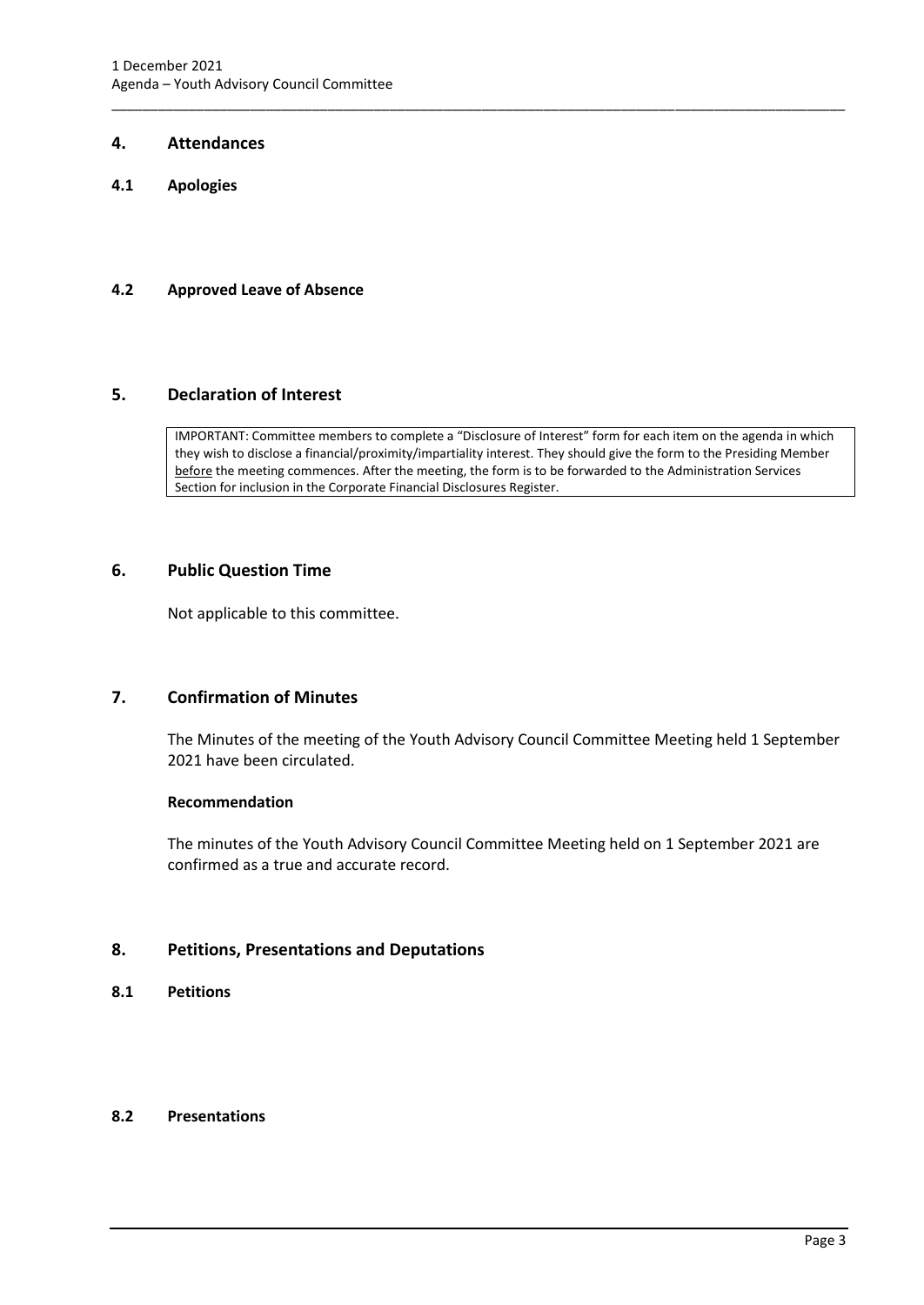#### <span id="page-6-0"></span>**8.3 Deputations**

## <span id="page-6-1"></span>**9. Method of Dealing with Agenda Business**

Items are dealt with in the order that they appear.

\_\_\_\_\_\_\_\_\_\_\_\_\_\_\_\_\_\_\_\_\_\_\_\_\_\_\_\_\_\_\_\_\_\_\_\_\_\_\_\_\_\_\_\_\_\_\_\_\_\_\_\_\_\_\_\_\_\_\_\_\_\_\_\_\_\_\_\_\_\_\_\_\_\_\_\_\_\_\_\_\_\_\_\_\_\_\_\_\_\_\_\_\_\_\_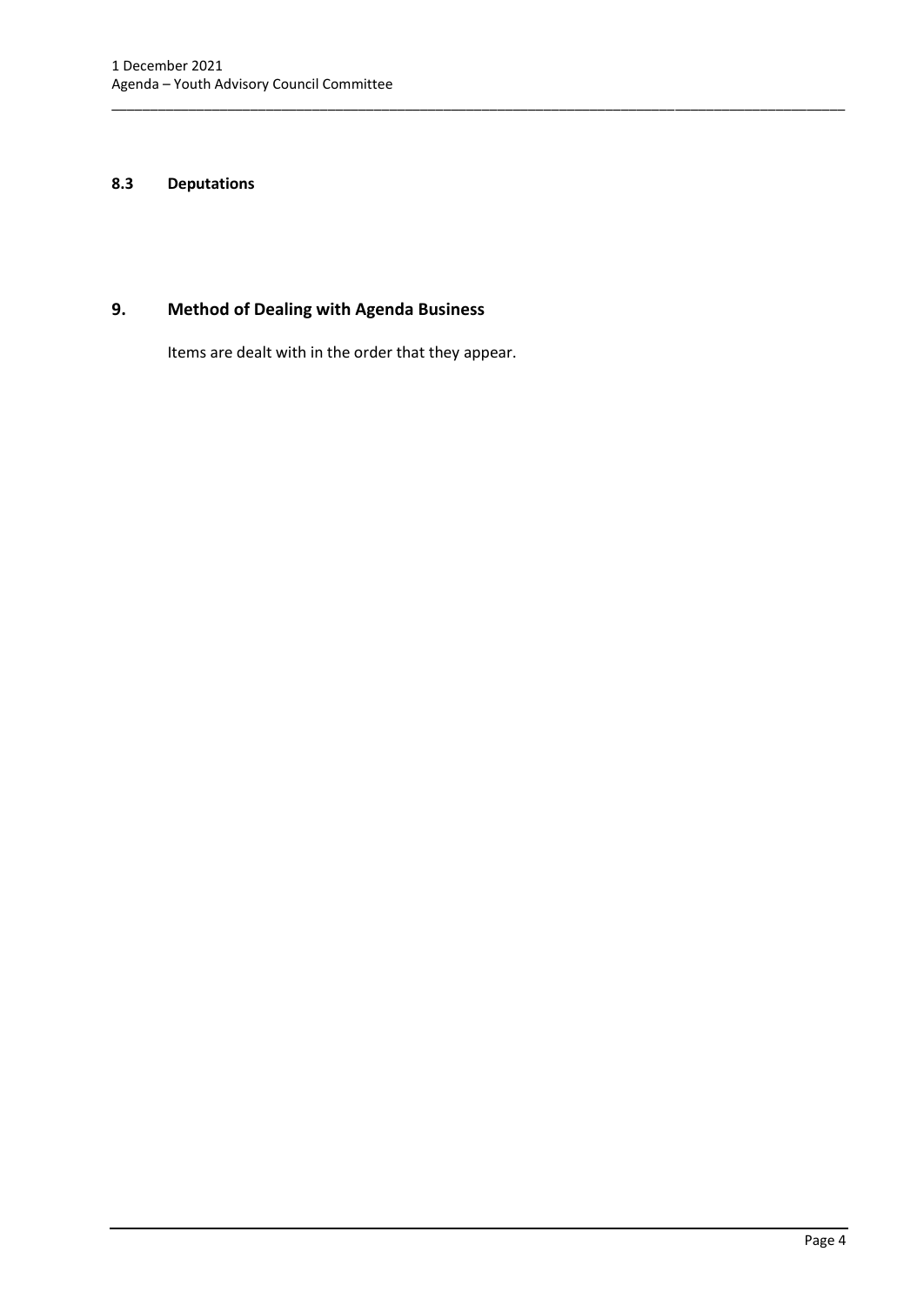#### <span id="page-7-0"></span>**10. Reports**

#### <span id="page-7-1"></span>**10.1 Schedule of Meetings – Youth Advisory Council Committee**

| <b>File Ref:</b>            | COB/526                                                  |  |                             |
|-----------------------------|----------------------------------------------------------|--|-----------------------------|
| <b>Applicant/Proponent:</b> | Internal                                                 |  |                             |
| <b>Responsible Officer:</b> | Danika Wellington, Senior Community Partnerships Officer |  |                             |
| <b>Responsible Manager:</b> | Sarah Upton, Manager Community Services                  |  |                             |
| <b>Executive:</b>           | Gary Barbour, Director Sustainable Communities           |  |                             |
| <b>Authority/Discretion</b> | Advocacy                                                 |  | Review                      |
|                             | ⊠<br>Executive/Strategic                                 |  | Quasi-Judicial              |
|                             | Legislative                                              |  | <b>Information Purposes</b> |
| <b>Attachments:</b>         | Nil                                                      |  |                             |

\_\_\_\_\_\_\_\_\_\_\_\_\_\_\_\_\_\_\_\_\_\_\_\_\_\_\_\_\_\_\_\_\_\_\_\_\_\_\_\_\_\_\_\_\_\_\_\_\_\_\_\_\_\_\_\_\_\_\_\_\_\_\_\_\_\_\_\_\_\_\_\_\_\_\_\_\_\_\_\_\_\_\_\_\_\_\_\_\_\_\_\_\_\_\_

#### **Summary**

The purpose of this report is for the Youth Advisory Council (YAC) Committee to establish an agreed schedule for the next two years up to the October 2023 local government elections.

#### **Executive Recommendation**

That the YAC Committee meet on the first Wednesday of every third month and set the following meeting schedule for the period up to the next ordinary local government elections:

- Wednesday 2 March 2022, 4.30pm
- Wednesday 1 June 2022, 4.30pm
- Wednesday 7 September 2022, 4.30pm
- Wednesday 7 December 2022, 4.30pm
- Wednesday 1 March 2023, 4.30pm
- Wednesday 7 June 2023, 4.30pm
- Wednesday 6 September 2023, 4.30pm

#### *Voting Requirement: Simple Majority*

#### **Strategic Relevance**

| Theme 4       | Our City                                                               |
|---------------|------------------------------------------------------------------------|
| Goal          | Civic leadership, partnerships and sound governance in delivering with |
|               | and for the community                                                  |
| Objective 4.3 | Trusted leadership and robust decision-making                          |

#### **Regional Impact Statement**

Not applicable

#### **Background**

The terms of reference require the Committee to provide a youth voice to Council policies and decisions within a two-year period, in line with Council elections. To facilitate this, it is suggested the Committee meet every three months.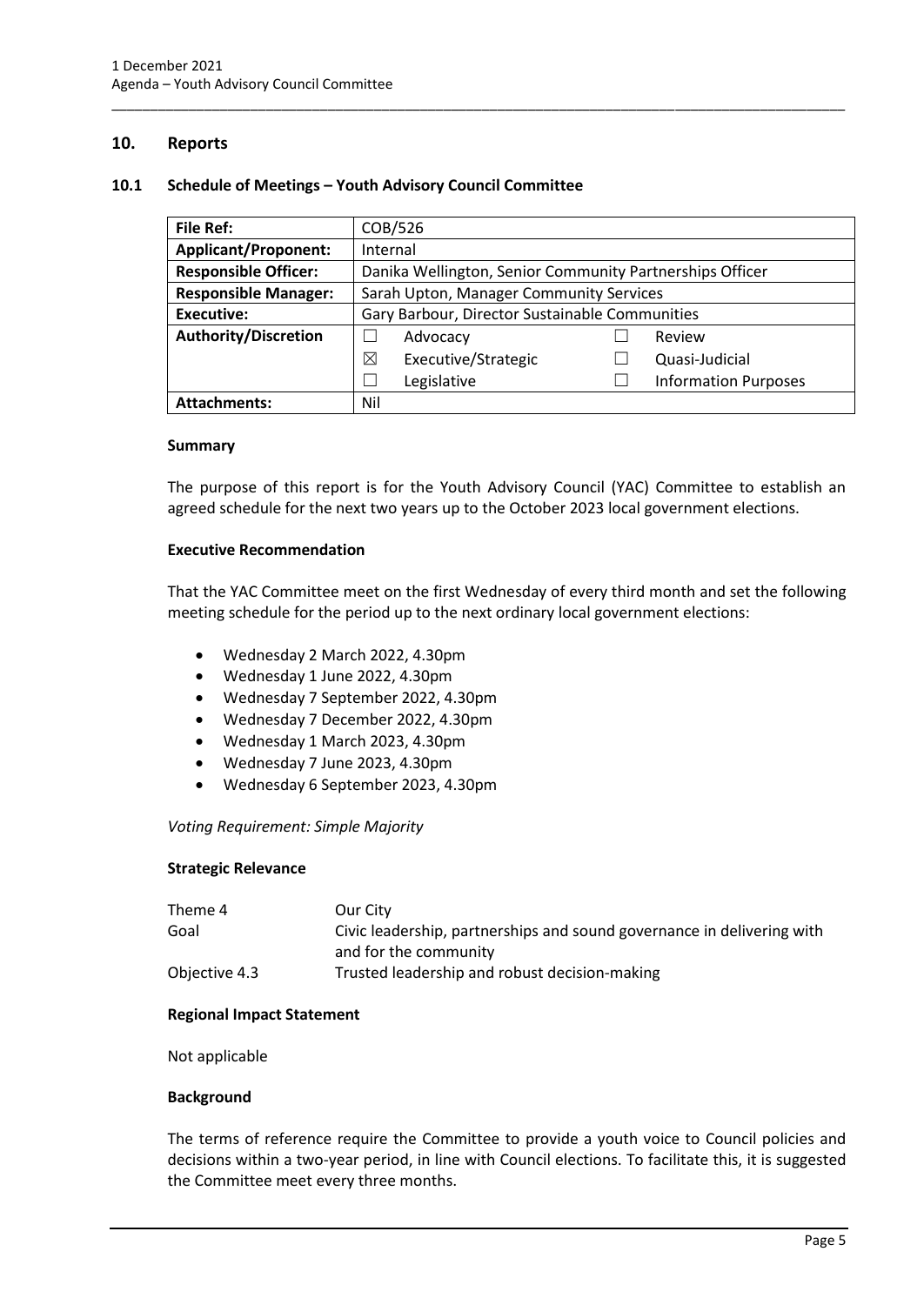#### **Council Policy Compliance**

Not applicable

#### **Legislative Compliance**

Not applicable

#### **Officer Comments**

The YAC Committee have previously met on the first Wednesday of every third month which has worked well with the nature of the reports presented to the Committee. The quarterly schedule allows for informal meetings and discussions in between the formal meetings to coordinate events and enable YAC to connect with young people to better understand the trends, strengths, gaps and opportunities in Bunbury.

\_\_\_\_\_\_\_\_\_\_\_\_\_\_\_\_\_\_\_\_\_\_\_\_\_\_\_\_\_\_\_\_\_\_\_\_\_\_\_\_\_\_\_\_\_\_\_\_\_\_\_\_\_\_\_\_\_\_\_\_\_\_\_\_\_\_\_\_\_\_\_\_\_\_\_\_\_\_\_\_\_\_\_\_\_\_\_\_\_\_\_\_\_\_\_

At the next YAC meeting on 2 March 2022, the YAC Committee will adopt its Terms of Reference. Through this process YAC members will review and discuss the current Terms and develop their own based on the desired direction with the group.

#### **Analysis of Financial and Budget Implications**

There are no financial or budgetary implications arising from the recommendations of this report.

#### **Community Consultation**

Not applicable

#### **Councillor/Officer Consultation**

This report seeks to consult with members of the YAC Committee to establish a suitable meeting schedule for the committee.

#### **Applicant Consultation**

Not applicable

#### **Timeline: Council Decision Implementation**

Not applicable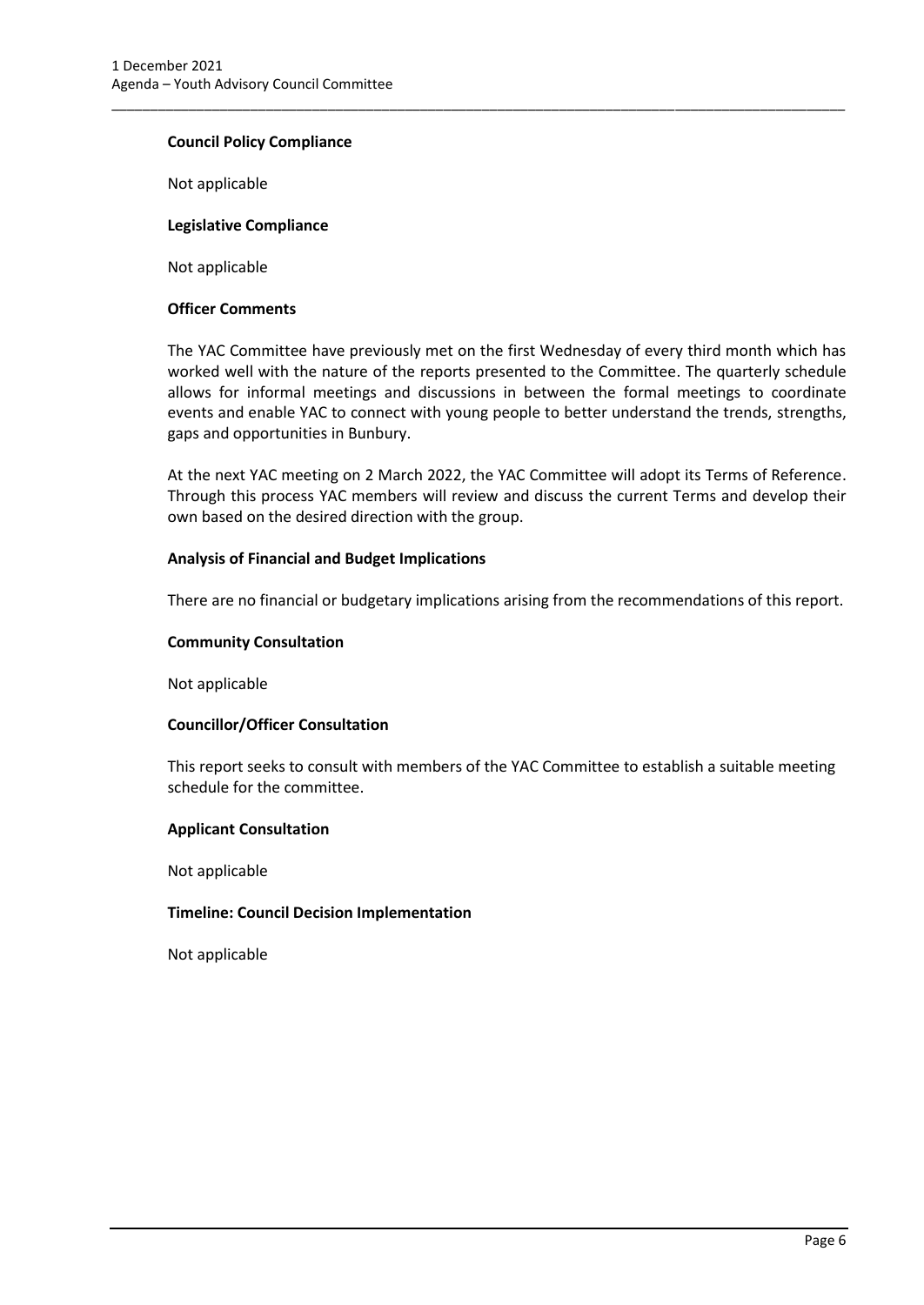#### <span id="page-9-0"></span>**10.2 Shift by the Bay 2021 Event Report**

| <b>File Ref:</b>                                                      | COB/526                                                  |   |                             |
|-----------------------------------------------------------------------|----------------------------------------------------------|---|-----------------------------|
| <b>Applicant/Proponent:</b>                                           | Internal                                                 |   |                             |
| <b>Responsible Officer:</b>                                           | Danika Wellington, Senior Community Partnerships Officer |   |                             |
| <b>Responsible Manager:</b>                                           | Sarah Upton, Manager Community Services                  |   |                             |
| Executive:                                                            | Gary Barbour, Director Sustainable Communities           |   |                             |
| <b>Authority/Discretion</b>                                           | Advocacy                                                 |   | Review                      |
|                                                                       | Executive/Strategic                                      |   | Quasi-Judicial              |
|                                                                       | Legislative                                              | ⋉ | <b>Information Purposes</b> |
| Appendix 1: Shift by the Bay 2021 Event Report<br><b>Attachments:</b> |                                                          |   |                             |

\_\_\_\_\_\_\_\_\_\_\_\_\_\_\_\_\_\_\_\_\_\_\_\_\_\_\_\_\_\_\_\_\_\_\_\_\_\_\_\_\_\_\_\_\_\_\_\_\_\_\_\_\_\_\_\_\_\_\_\_\_\_\_\_\_\_\_\_\_\_\_\_\_\_\_\_\_\_\_\_\_\_\_\_\_\_\_\_\_\_\_\_\_\_\_

#### **Summary**

The purpose of this report is to provide information to the Youth Advisory Council (YAC) Committee about the success and recommendations from the Shift by the Bay event held on 2 October 2022.

#### **Executive Recommendation**

That the Youth Advisory Council (YAC) Committee note the information presented in this report.

*Voting Requirement: Simple Majority* 

#### **Strategic Relevance**

| Theme 1       | Our community and culture.                                                                                                                             |
|---------------|--------------------------------------------------------------------------------------------------------------------------------------------------------|
| Goal          | A safe, healthy and cohesive community, with a rich cultural life, and<br>supportive social environment.                                               |
| Objective 1.4 | Arts, culture, heritage and events that enrich our understanding and<br>enjoyment of life, celebrate our identity and bring the community<br>together. |
| Objective 1.6 | A community that provides for the particular needs of the young and the<br>old.                                                                        |

#### **Regional Impact Statement**

Shift by the Bay was an opportunity for the Bunbury Geographe region to come together and celebrate young people in a fun environment free from alcohol, drugs and smoking. The event also attracted people from beyond this region, with many tourists from Perth who were on holidays in Bunbury in attendance.

#### **Background**

The Shift Youth Festival is the City's annual youth event delivered by the Youth Advisory Council Committee (YAC) in collaboration with the Community Partnerships team. In 2020 the event was postponed due to government restrictions for COVID-19, rescheduled to October 2020. The event was held in the October 2021 school holidays again as a result of the success of previous October events.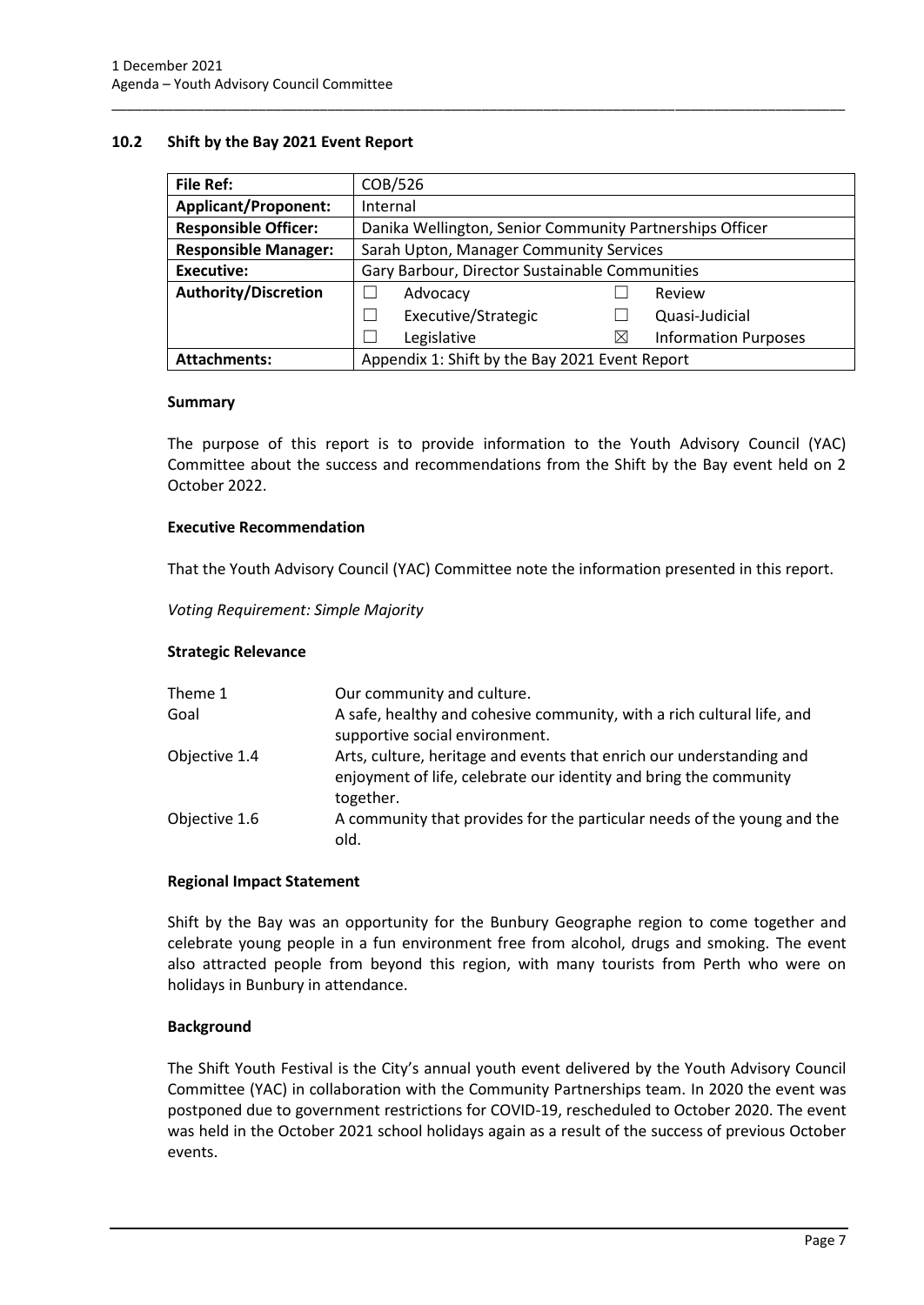#### **Council Policy Compliance**

Not applicable

#### **Legislative Compliance**

Not applicable

#### **Officer Comments**

Shift by the Bay for 2021 took place at Koombana Bay Foreshore following the same style of event as its 2020 counterpart. This free community event was youth focused aiming to celebrate young people, yet open for all ages and abilities to attend with a variety of activities and entertainment on offer. The event brought together fourteen local organisations within the community and presented a safe, relaxed environment to promote the services of Bunbury in a vibrant, interactive way. The event partnered with the Dinner at Dusk food truck festival again which remains a valuable partnership.

\_\_\_\_\_\_\_\_\_\_\_\_\_\_\_\_\_\_\_\_\_\_\_\_\_\_\_\_\_\_\_\_\_\_\_\_\_\_\_\_\_\_\_\_\_\_\_\_\_\_\_\_\_\_\_\_\_\_\_\_\_\_\_\_\_\_\_\_\_\_\_\_\_\_\_\_\_\_\_\_\_\_\_\_\_\_\_\_\_\_\_\_\_\_\_

Despite the event welcoming less attendance than the previous year due to the poor weather conditions, the turnout was still high considering the wind and rain throughout the day. There were attendees from a variety of ages and suburbs.

A report has been prepared (**attached** at Appendix 1) outlining the key statistics from the event, participating organisations and recommendations for future events. The recommendations are based on consultation with YAC members, City staff, attendees and stallholders.

#### **Analysis of Financial and Budget Implications**

Not applicable

#### **Community Consultation**

Not applicable

#### **Councillor/Officer Consultation**

The recommendations in the Shift by the Bay Event Report (**attached** at Appendix 1) are based on consultation with YAC members, City staff, attendees and stallholders.

#### **Applicant Consultation**

Not applicable

#### **Timeline: Council Decision Implementation**

Not applicable